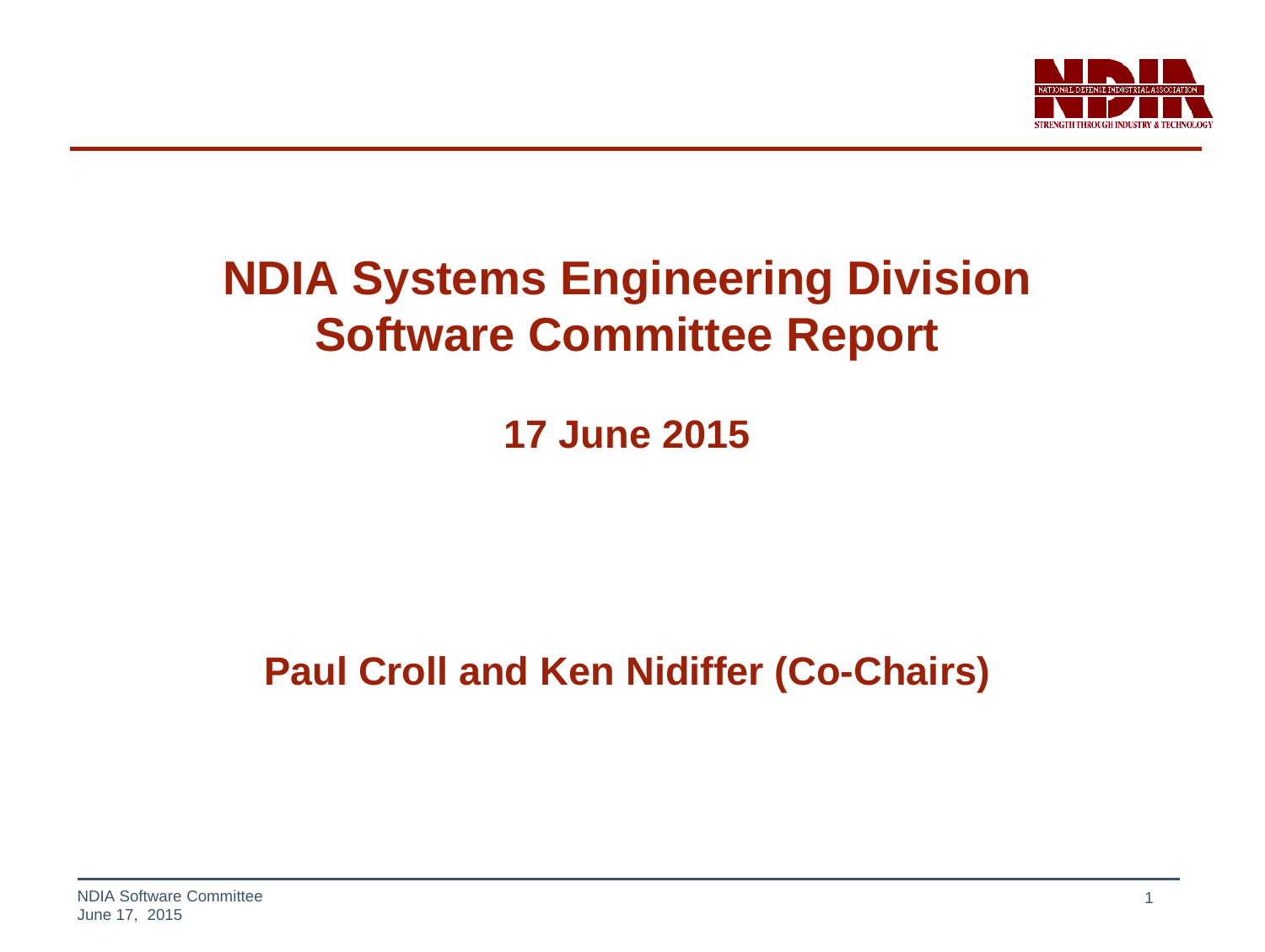### **Overview**



- **Background**
- **Recommendations for Software Initiatives**
- **Actions Since Last SED Committee Meeting**
- **Next Steps**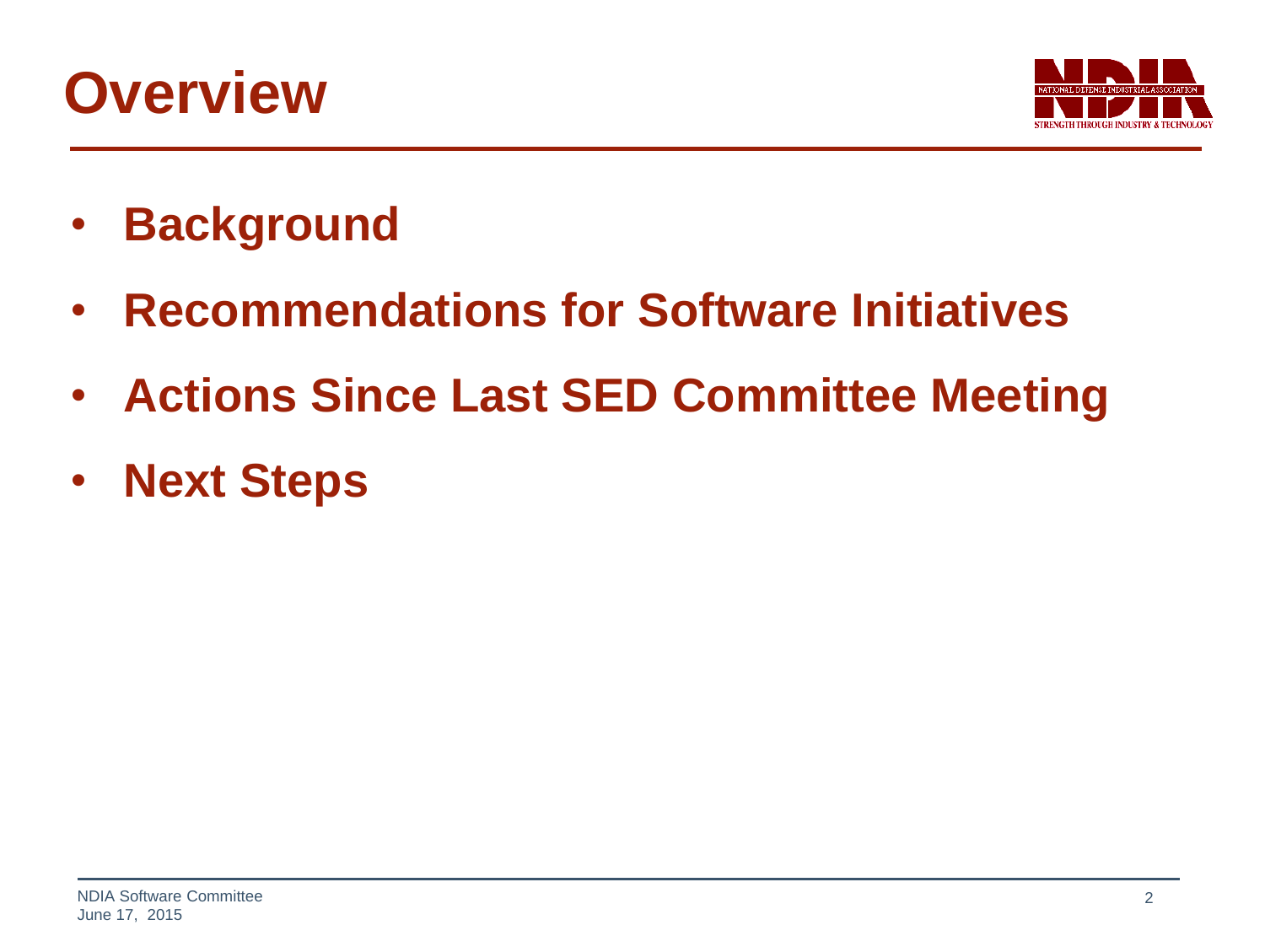# **Background**



- **Tom Hurt, DASD/SE requested the NDIA SED Software Committee to provide an industry perspective regarding opportunities for "DASD(SE) to improve the practice of software engineering"**
- **The Committee held several virtual meetings and identified eleven areas for consideration**
- **These areas were then ranked in terms of Payoff and Ease of Implementation**
- **Detailed recommendations were developed for seven opportunities for improvement**
- **Committee members included:**
	- Paul Croll, PR Croll LLC (Chair); JoAn Ferguson, General Dynamics; Gary Hafen, Lockheed Martin (retired); Cheryl McIntyre, Lockheed Martin; Cynthia Molin, Raytheon; Ken Nidiffer (Co-Chair), SEI; Shawn Rahmani, Boeing; Rick Selby, Northrop Grumman; Tim Walden, Lockheed Martin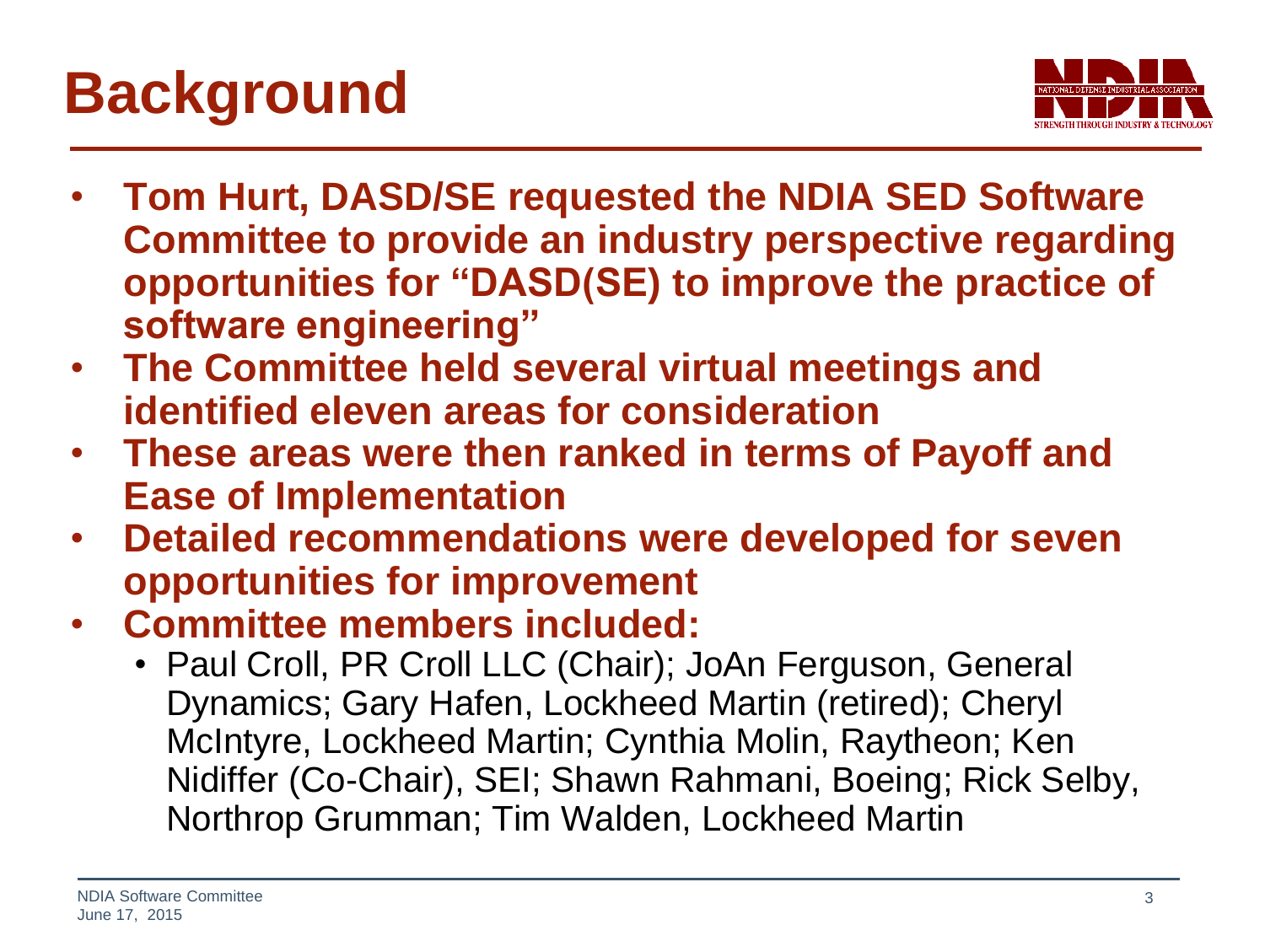### **Recommendations for Software Initiatives**





DRAFT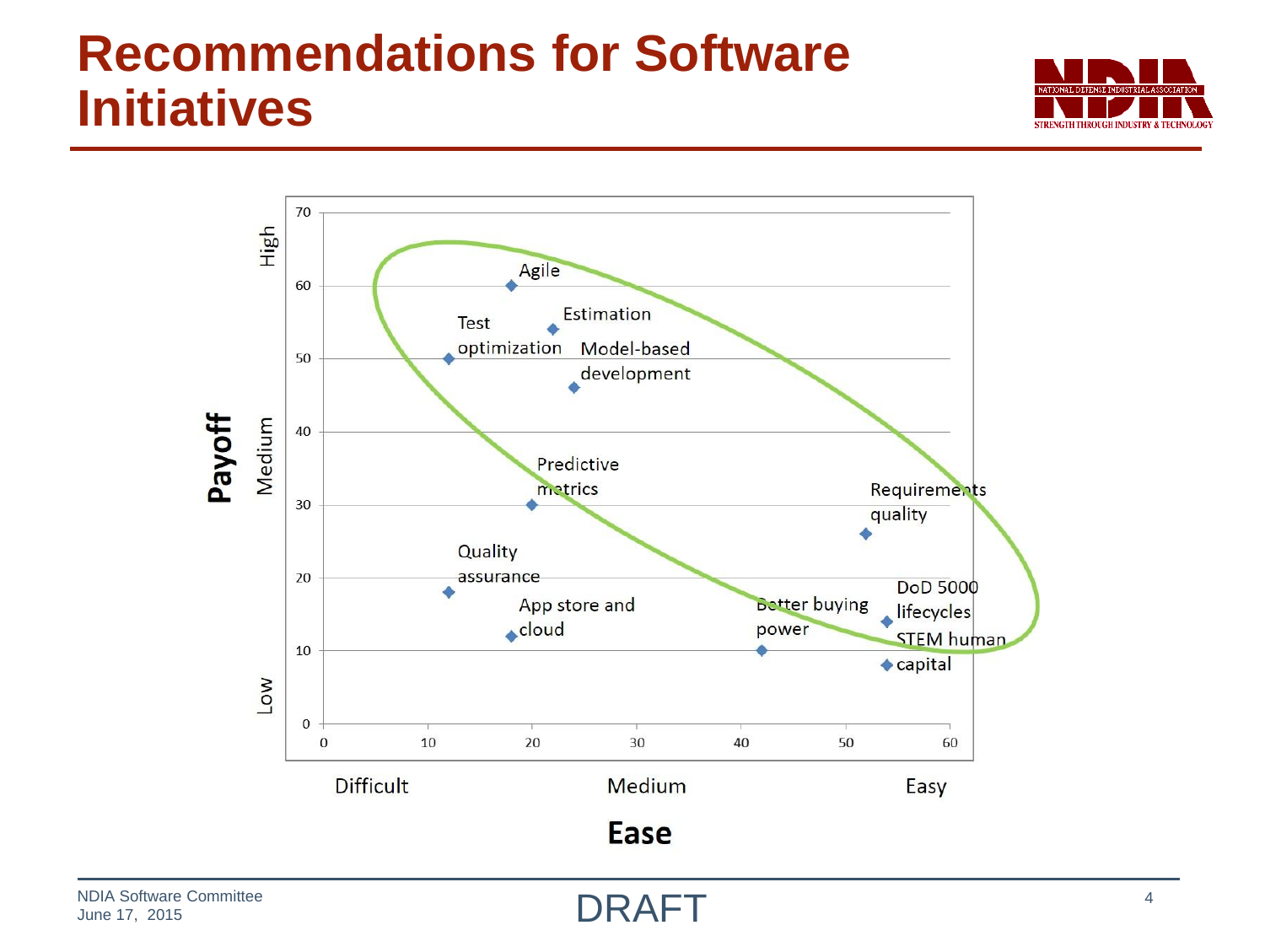

- **Briefed to DASD/SE on 20 April 2015**
	- Kristen Baldwin
	- Rob Gold
	- Jim Thompson
	- Tom Hurt
	- 1. Agile/Incremental Software Development
- 2. Improved Software Estimation and Integration with EVM and Technical Metrics
- 3. Test Optimization
- 4. Model Based System Development
- 5. Requirements Quality (Systems and Software)
- 6. DoD 5000 Lifecycles: Incorporation of High-Impact Software Enabling Technologies
- 7. Software Assurance in Acquisition, Development, and Sustainment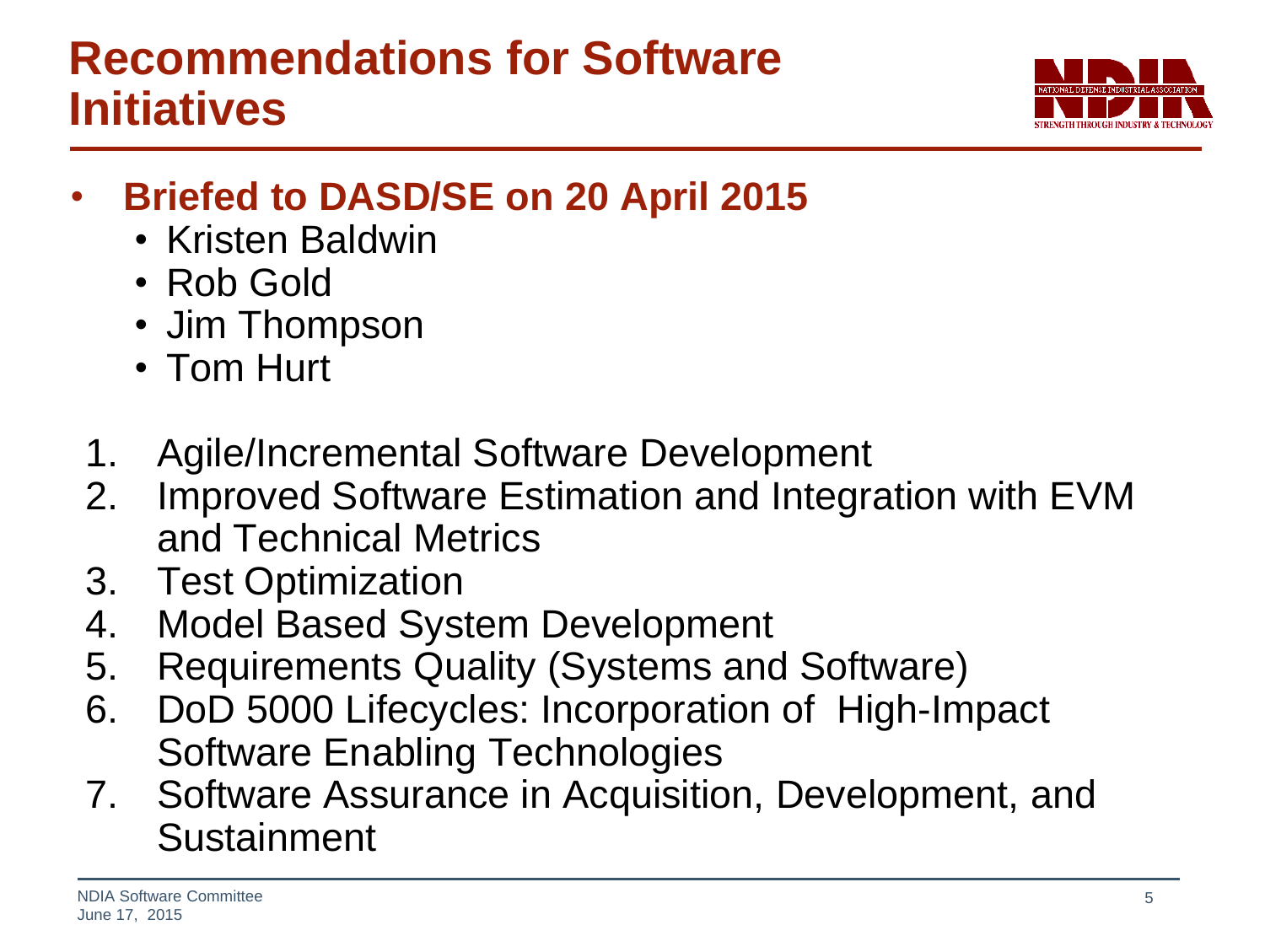### **Actions Since Last SED Committee Meeting**



- **Discussed DASD/SE 20 April 2015 briefing comments with Tom Hurt and the team**
	- Action to prioritize recommended initiatives
	- Define next steps for moving forward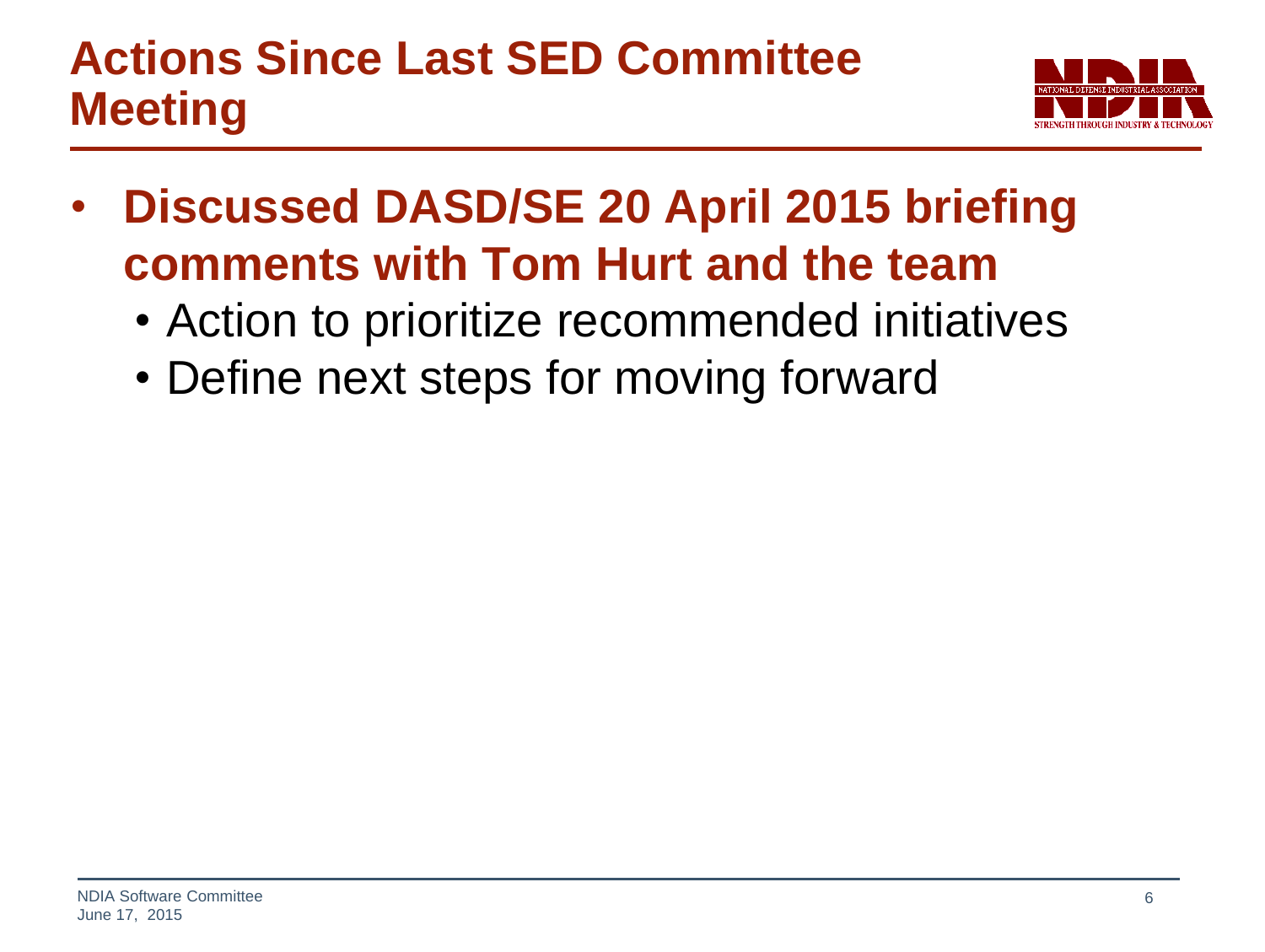



- **Based on DASD/SE priorities, develop a master plan with 6 month, 12 month, and 18 month milestones, expected outcomes, and responsibilities resulting in workable guidance for implementing initiative recommendations**
	- Phase 1 (Immediate)
		- Model-Based Systems Development
		- Software Assurance
		- DoD 5000 Lifecycles
	- Phase 2 (Deferred)
		- Agile/Incremental Software Development
		- Improved Software Estimation and Integration with EVM and Technical Metrics
		- Test Optimization
		- Requirements Quality (Systems and Software)